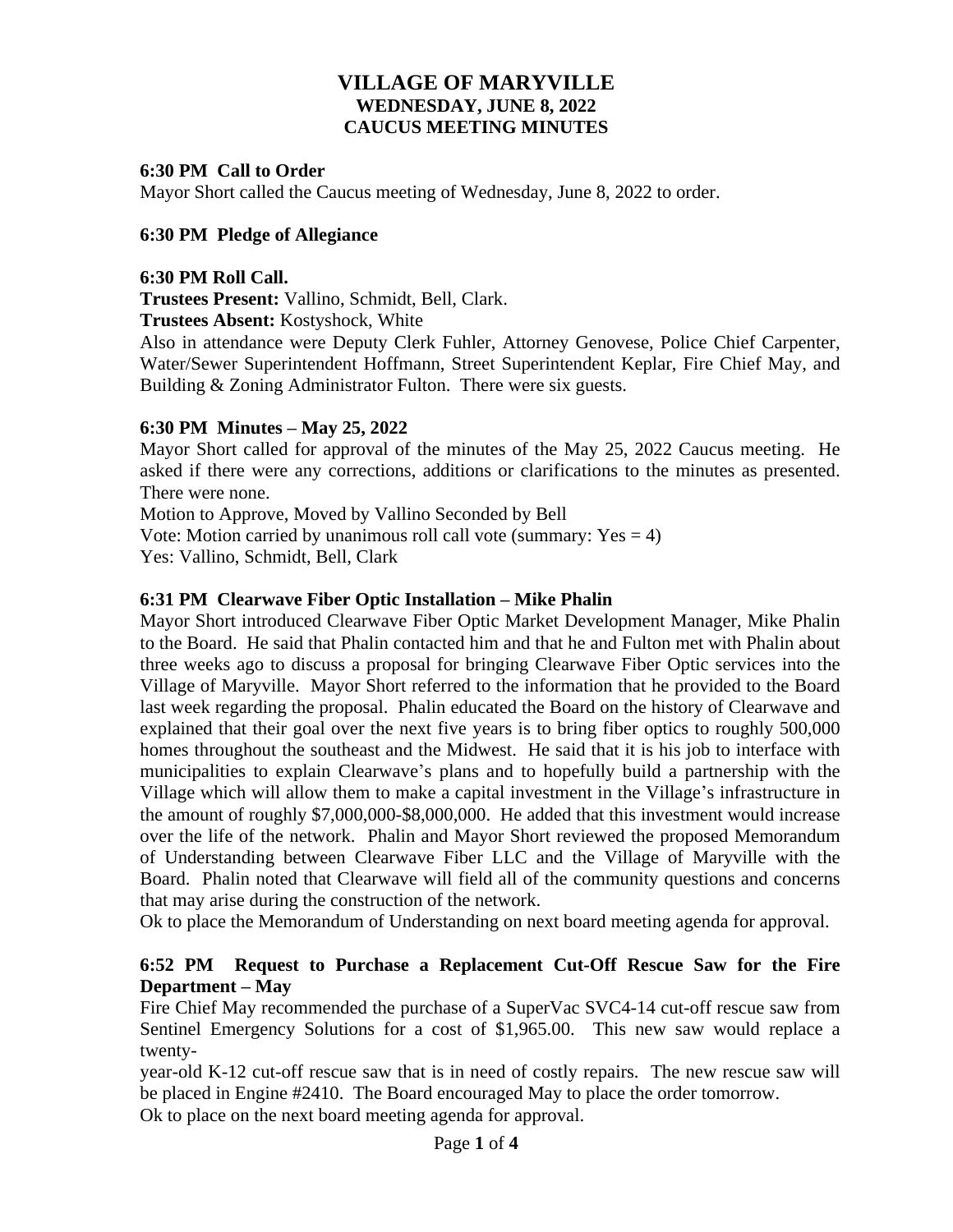# **6:55 PM Request to Purchase Extrication Tools for the New E-One Fire Engine – May**

Fire Chief May updated the Board on the Status of the new E-One fire engine. He said that he will be going to E-One in Ocala to do a final inspection of the engine on June 28-30. His hopes are to have the engine here in time for the Homecoming parade.

May requested the purchase of extrication tools for the new fire engine from Banner Fire Equipment for a price of \$35,289. This price includes a spreader, cutter, telescoping ram, three chargers and three batteries. These tools will be replacing the TNT rescue tools. Mayor Short stated that \$42,000 was placed in the proposed 2022-2023 budget for this item and that they are looking into a reimbursement grant to help fund the purchase. Due to the uncertainty of availability the Board granted May approval to place the order tomorrow. Ok to place on the next board meeting agenda for approval.

#### **6:59 PM Notification of Resignation of Police Officer Tim Aldrich – Carpenter**

Police Chief Carpenter told the Board that after more than twenty years of serving three different communities, Police Officer Tim Aldrich will be resigning from law enforcement and relocating to Florida. Aldrich's last day of service will be July 28, 2022. Carpenter went on to say that he has asked the Police and Fire Board for permission to move forward with the process of selecting a new candidate for the position. Once hired, the new police officer will be sworn in on August 3<sup>rd</sup>. Aldrich's resignation letter will be read at the next Board meeting. Carpenter noted that there hasn't been a resignation in his department in over six years.

Carpenter informed the Board that the new squad car will be striped tomorrow and the old squad is being prepared for selling on Purple Wave.

### **7:03 PM Request to Purchase a Snow Plow Blade & Salt V-Box Spreader for the 2008 Ford F-750 Truck – Keplar**

Street Superintendent Keplar requested the purchase of a Western 10' snow plow and a Buyers Saltdogg 7.1 vbox spreader from Woody's Municipal Supply for \$30,722.50. He also recommended the purchase of a new vbox stand at a discounted price of \$2,000 The vbox stand would make the placement and removal of the vboxes safer and easier. He added that the funds from the sale of the backhoe (\$23,000) would be used towards these purchases. Due to the uncertainty of availability, the Board granted Keplar approval to place the order tomorrow.

Ok to place on the next board meeting agenda for approval.

#### . **7:12 PM Calendar Updates**

6/15 Board meeting; 6/18 Movie in the Park (Encanto); 6/20 Museum Committee meeting; 6/20 Park Committee meeting; 6/27 Planning Commission; 6/29 Caucus; 7/2 Museum Open to Visitors; 7/4 Independence Day - Village Hall & Public Works Closed; 7/6 Board meeting; 7/8-7/9 Maryville Firemen's Homecoming; 7/12 Police Pension Board meeting; 7/13 Caucus; 7/16 Master Gardeners' Day Lily Festival & Sale

# **7:16 PM Public Input**

Owners of Fusion TNT Solutions, Nick and Jordan Antonovich, addressed the Board regarding an ordinance violation they received from the Village and the recent placement of "No Parking" signs on Anthony Dr. Mr. Antonovich handed out a letter addressed to the Board members and a copy of Ordinance  $\S 72.11$ . Their main concerns were that they didn't feel that there was a violation of the ordinance and that the "No Parking" signs placed on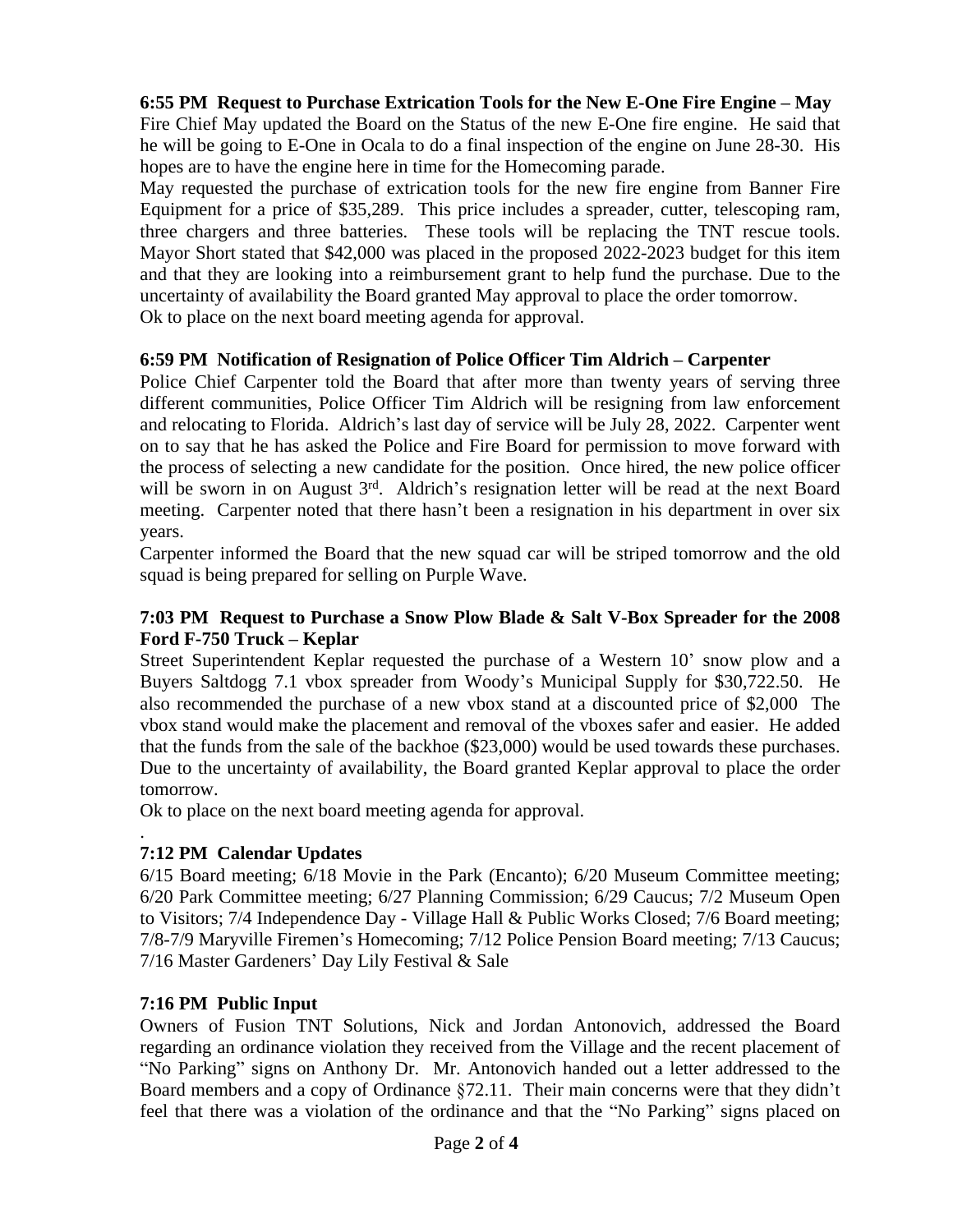Anthony Dr. are creating issues for their business in regards to the loading and unloading of deliveries. Mr. Antonovich stated that he believes that parking his truck and trailer on Anthony Dr. helps deter the continuous speeding in that area. Mayor Short agreed that Ordinance §72.11 appears to be vague but that, at the recommendation of the Village attorney, a safety study was conducted and it indicated that parking in that area causes a safety issue. He went on to say that based on the study, an amendment was made to Ordinance §72.10 and the parking signs were placed on Anthony Dr. Mayor Short suggested amending the ordinance and turning the "No Parking" area into a loading zone. Attorney Genovese to review state statutes regarding loading zone ordinances. A draft of the amended ordinance will be reviewed and discussed by the Board before final changes will be considered.

Ryan Antonovich asked the Board if the "No Parking" signs on Anthony Dr. would still be necessary if he purchases the property behind the gas station for his mortgage business. Mayor Short said that it would depend on the lay out of the building and the consideration for ingress and egress.

# **7:53 PM To Do List – Mayor**

Page 1 – Mayor Shorted stated that the Village is waiting to meet with IDOT regarding the use of discretionary funds and that for now, the Keebler Road & Route 162 Roundabout project is on hold.

Page 2 – No Comments

# **7:54 PM Trustee Comments**

Trustee Schmidt inquired about the placement of the cemetery flags. Mayor Short said that everything went very well.

Trustee Schmidt asked if there were any more issues with the Drost memorial fountain. Mayor Short stated that CMC electric was contacted regarding an electrical issue and that soil conditioning and grass planting will be taking place in that area.

Trustee Schmidt asked if there have been any more issues with vandalism in the park. Hoffmann stated that someone had removed the nuts from equipment located in the exercise area, removed the balance device, and set it out in the park. He added that he recently replaced a pull-up bar that was kicked down and that the new poles for the pickleball court were shipped today.

Trustee Bell confirmed with the Mayor that the Trustees are required to complete cyber security training.

Trustee Clark inquired about the status of hiring a part-time park employee. Hoffmann stated that they are still working on the job description for the position.

#### **7:58 PM Mayor Comments**

Mayor Short informed the Board that Trustee Kostyshock was not in attendance this evening due to the passing of his sister. He added that the visitation/memorial service will be held Friday morning at Barry Wilson Funeral Home, followed by the funeral service to be held at Mother of Perpetual Help Catholic Church.

Mayor Short stated that the following items were sold on Purple Wave: Backhoe-\$23,000; trencher attachment-\$4,100; service truck crane attachment-\$675.00.

To accommodate upcoming agenda items Mayor Short recommended that the Board cancel the Caucus on 6/22 and hold it on 6/29.

#### **8:00 PM Adjournment**